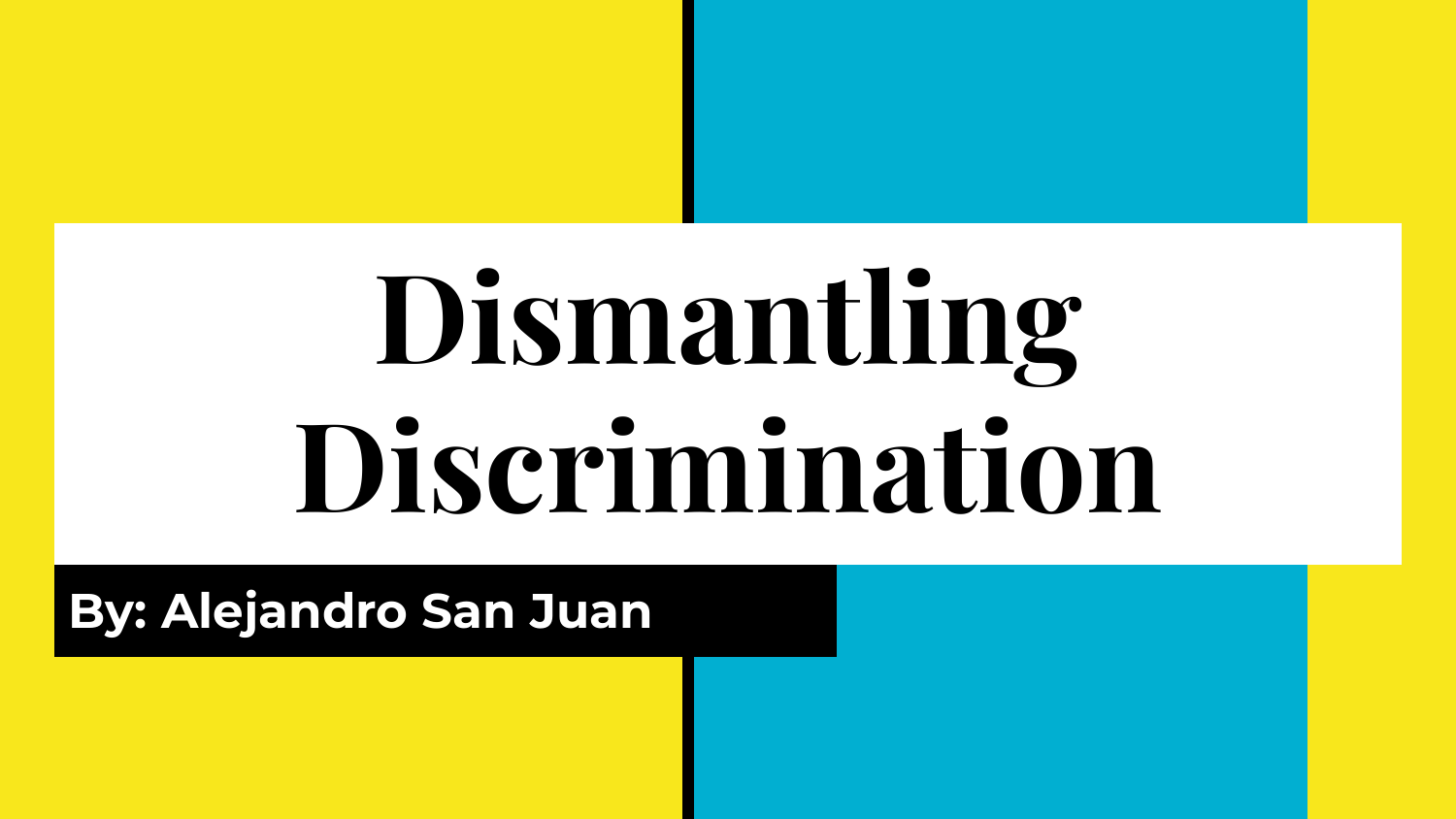"The moment a little boy is concerned with which is a jay and which is a sparrow, he can no longer see the birds or hear them sing." ― **Eric Berne**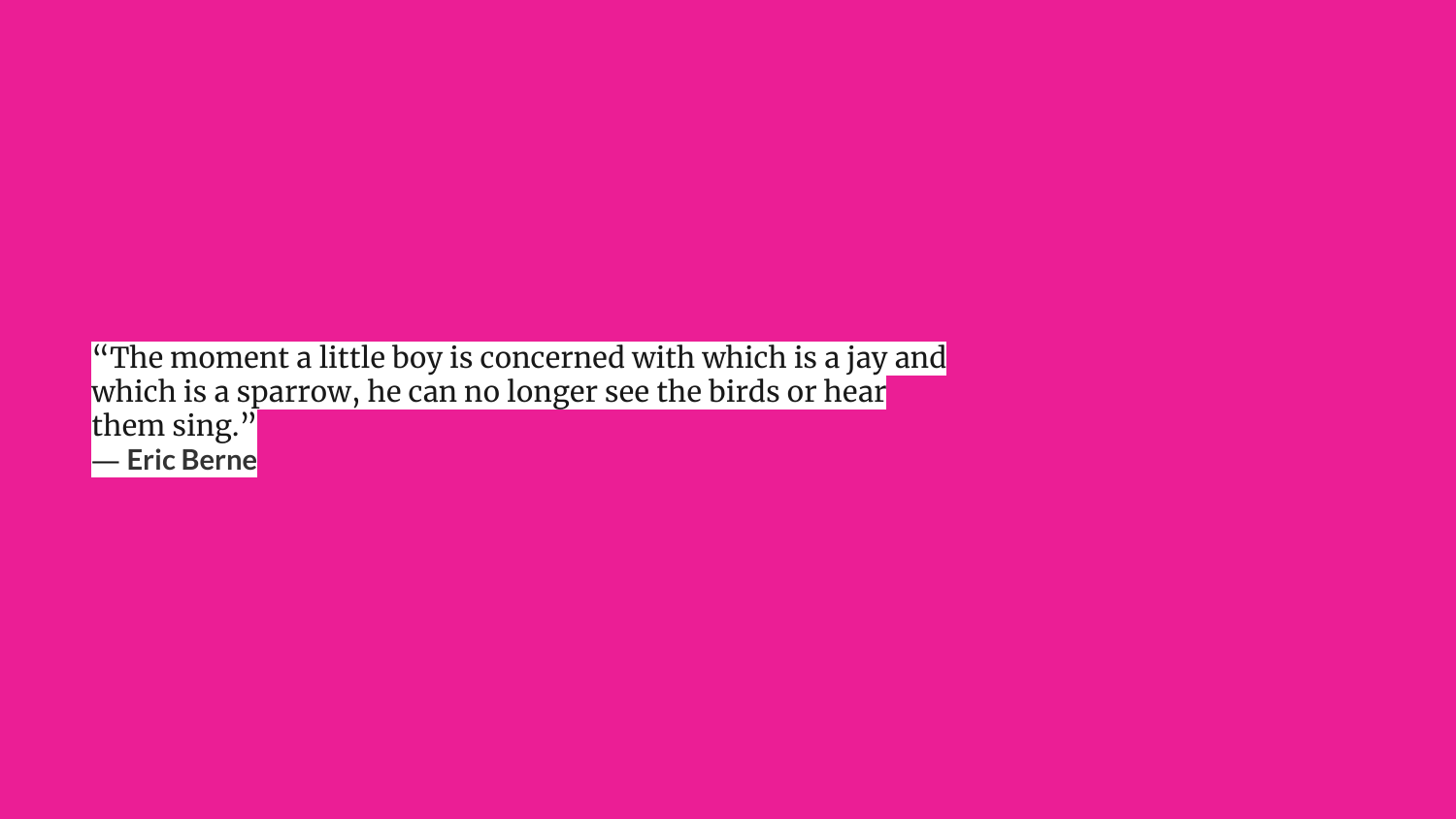### **Types of Discrimination**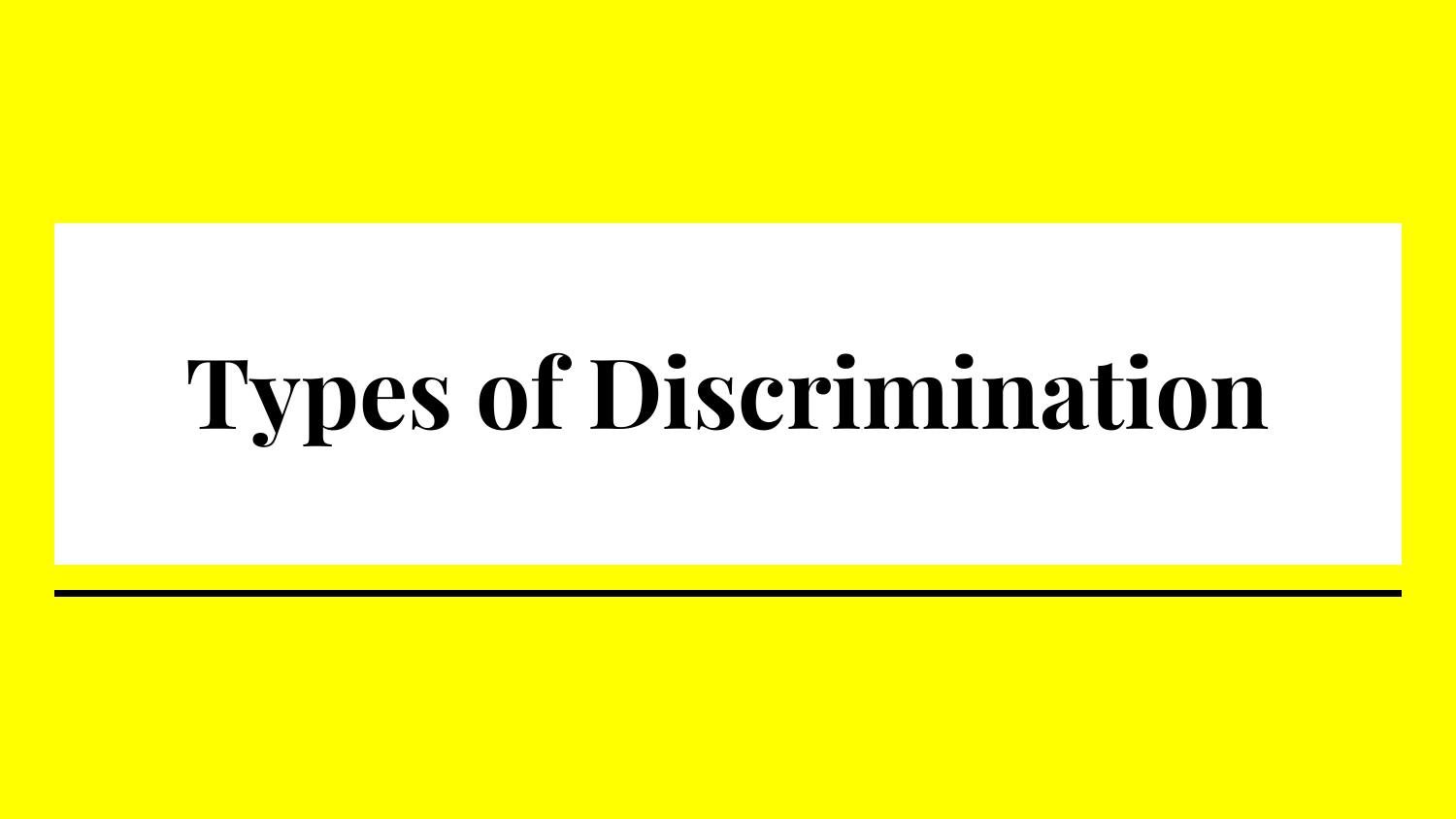

Racism is described by the Merriam-Webster dictionary as "a belief that race is a fundamental determinant of human traits and capacities and that racial differences produce an inherent superiority of a particular race".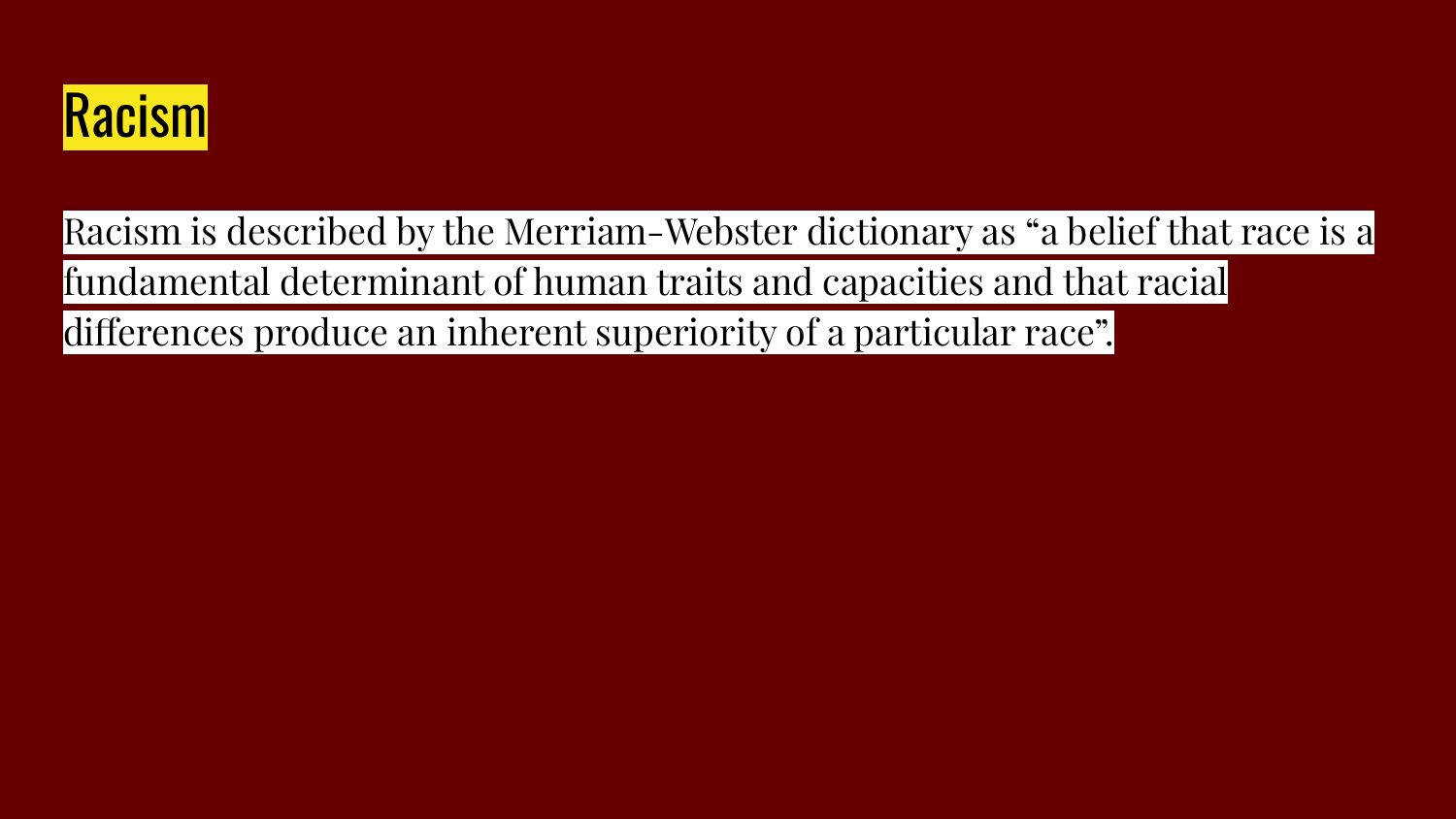

Sexism is described by the Merriam-Webster dictionary as "prejudice or discrimination based on sex".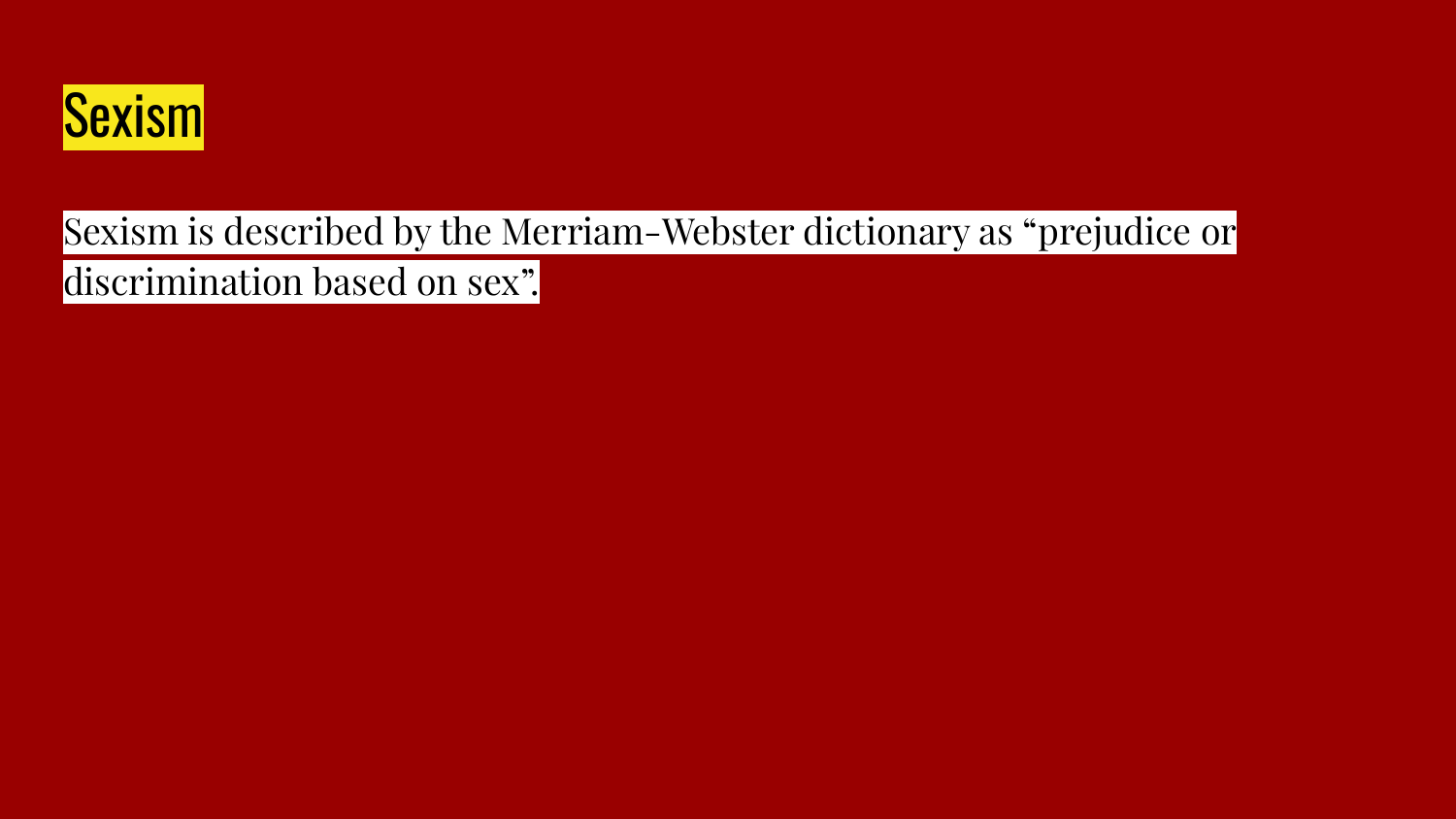

Ageism is described by the Merriam-Webster dictionary as "prejudice or discrimination against a particular age-group and especially the elderly".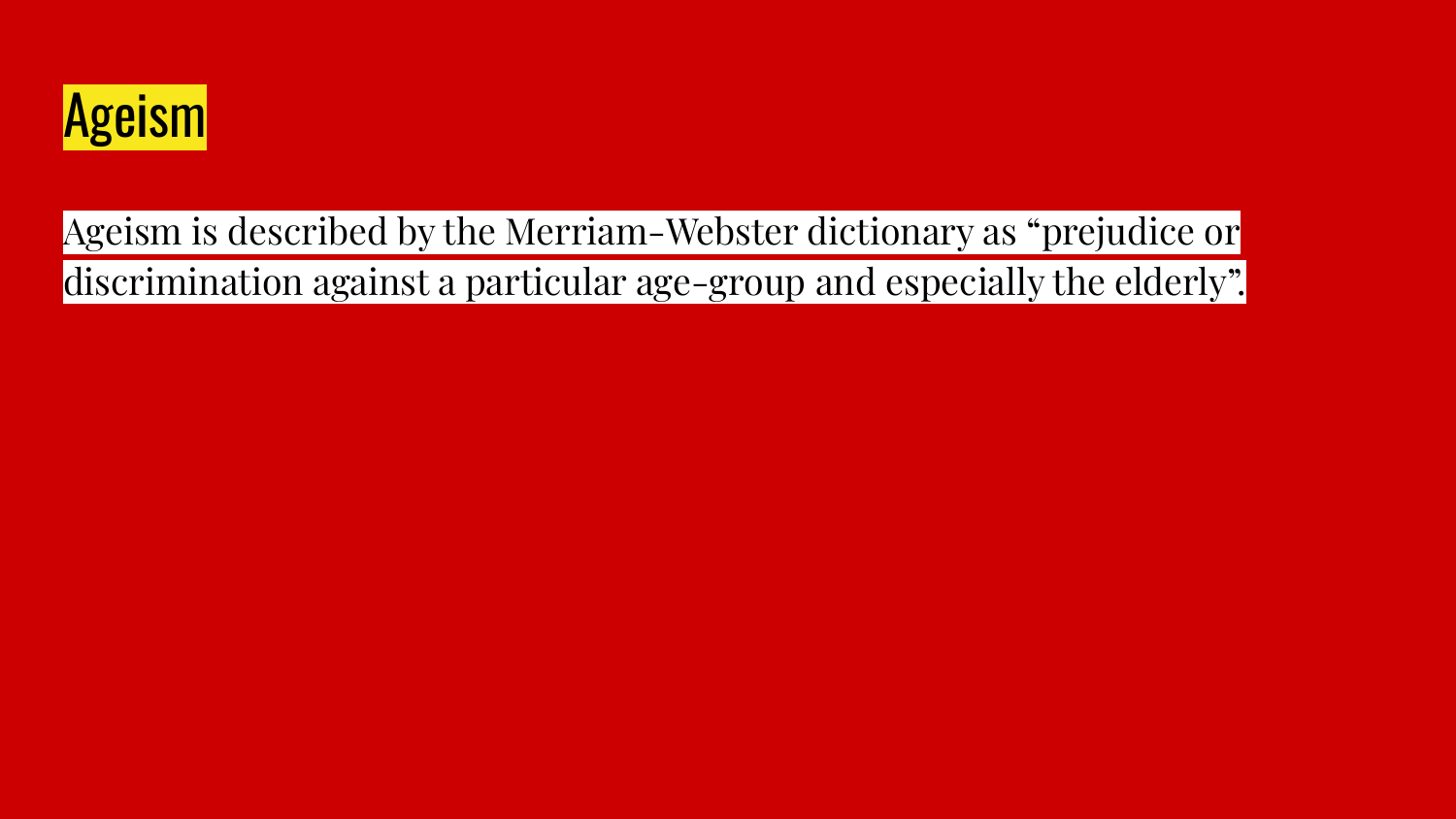

Ableism is described by the Merriam-Webster dictionary as "discrimination or prejudice against individuals with disabilities".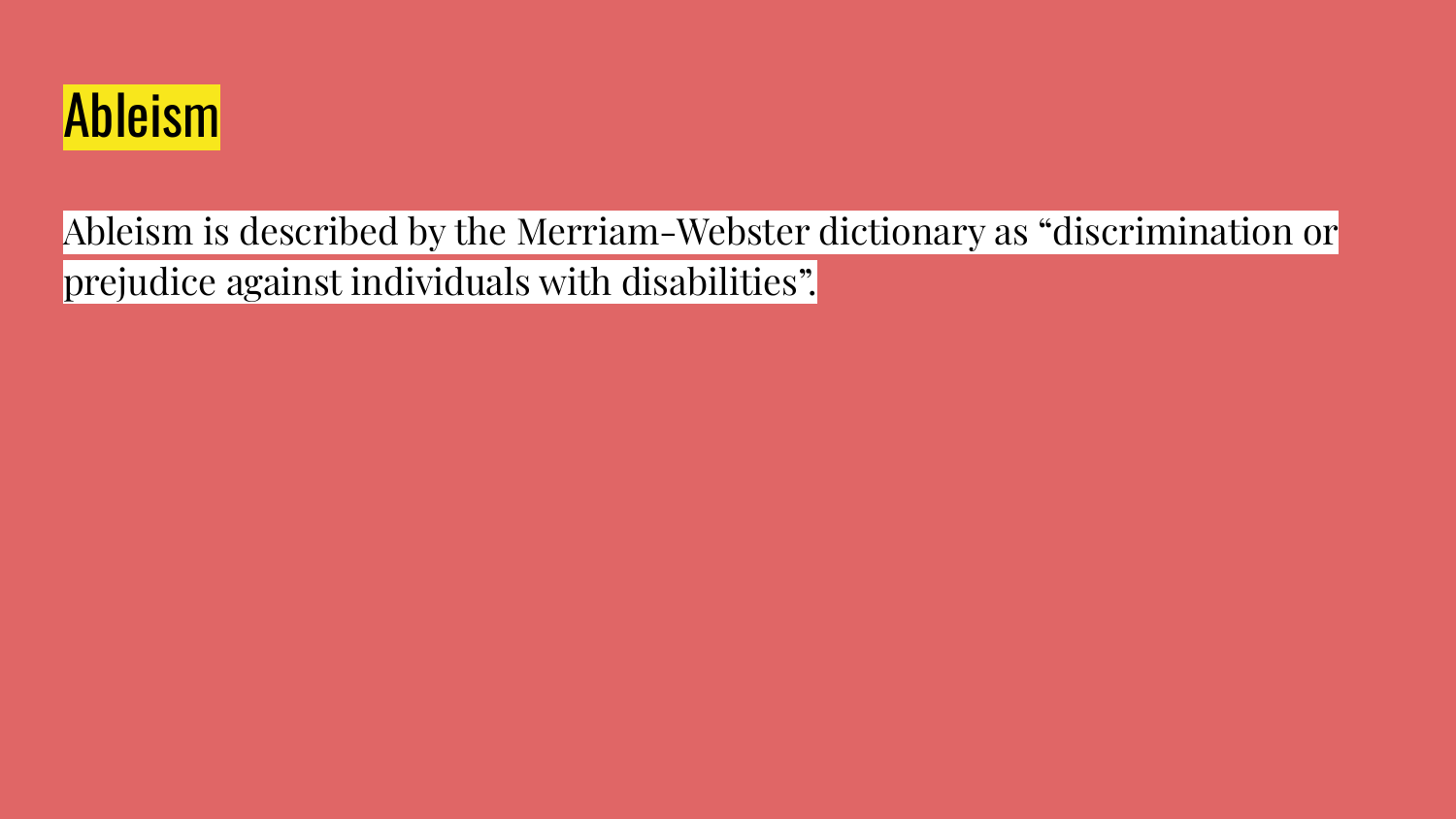

Classism is described by the Merriam-Webster dictionary as "a belief that a person's social or economic station in society determines their value in that society".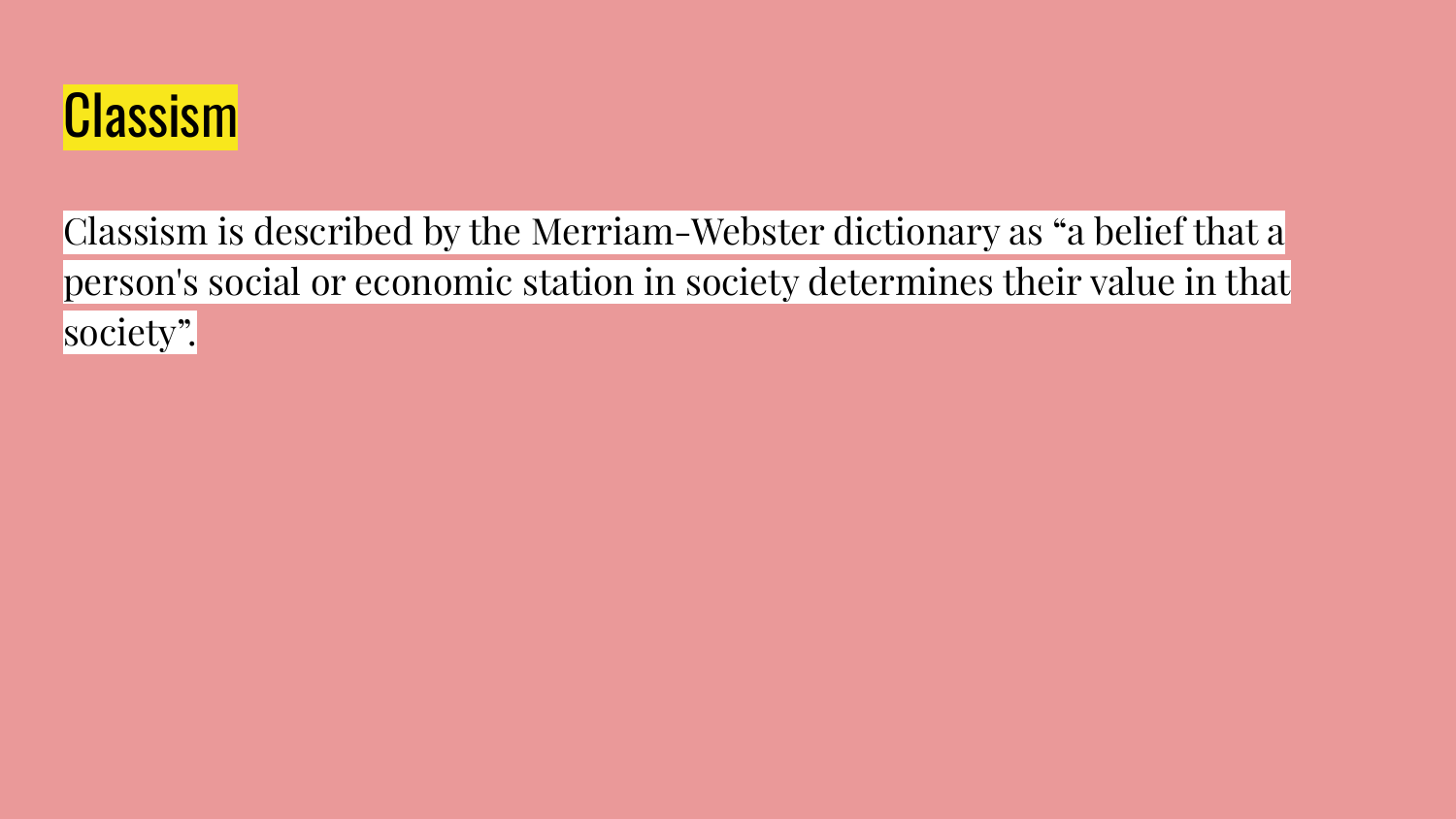## **How can you help?**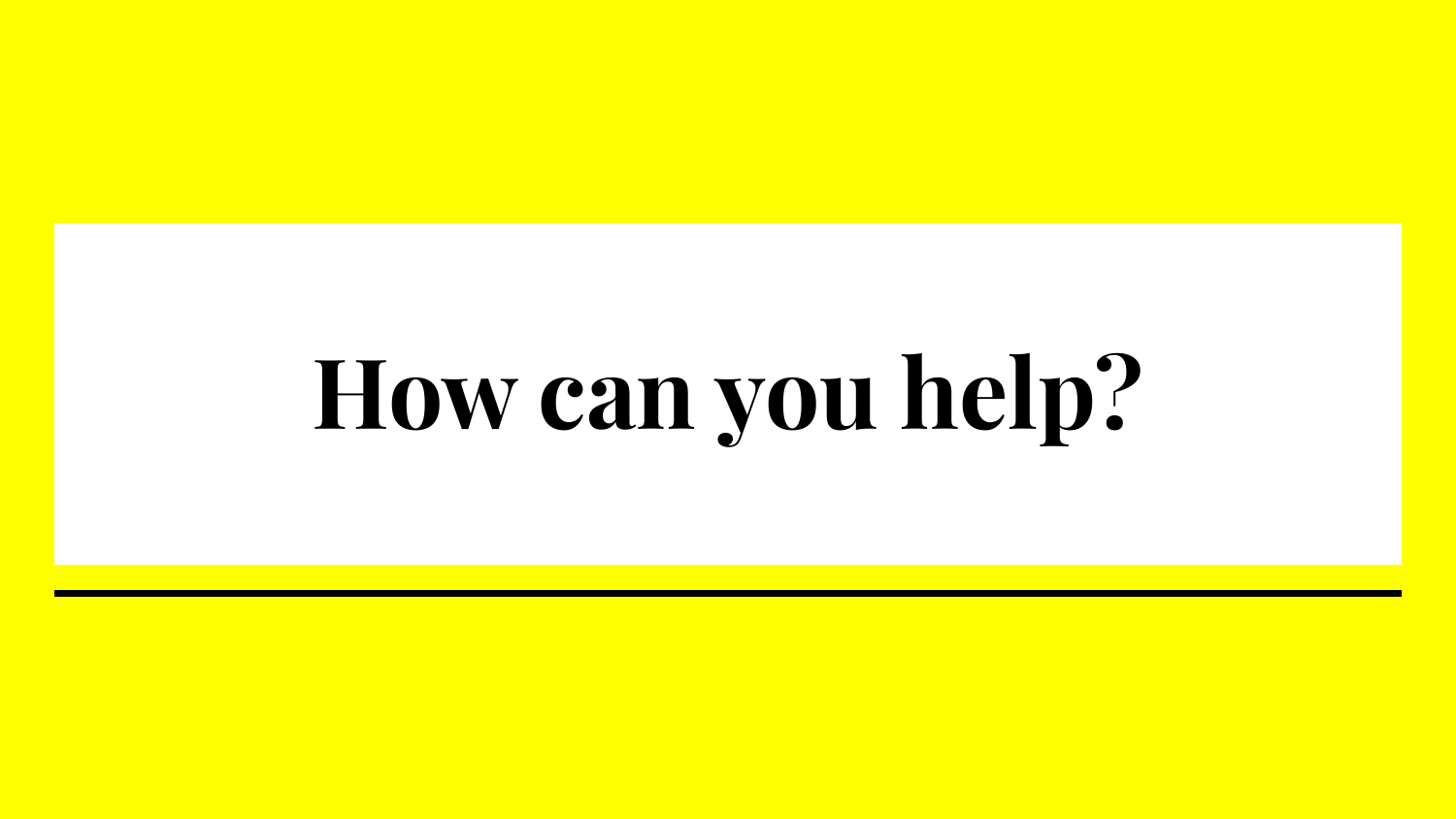### Recognizing YOUR own privilege.

The most important way you can combat discrimination of all kinds is by recognizing and understanding your own privileges and using those privileges to empower others who don't share the same privileges as you.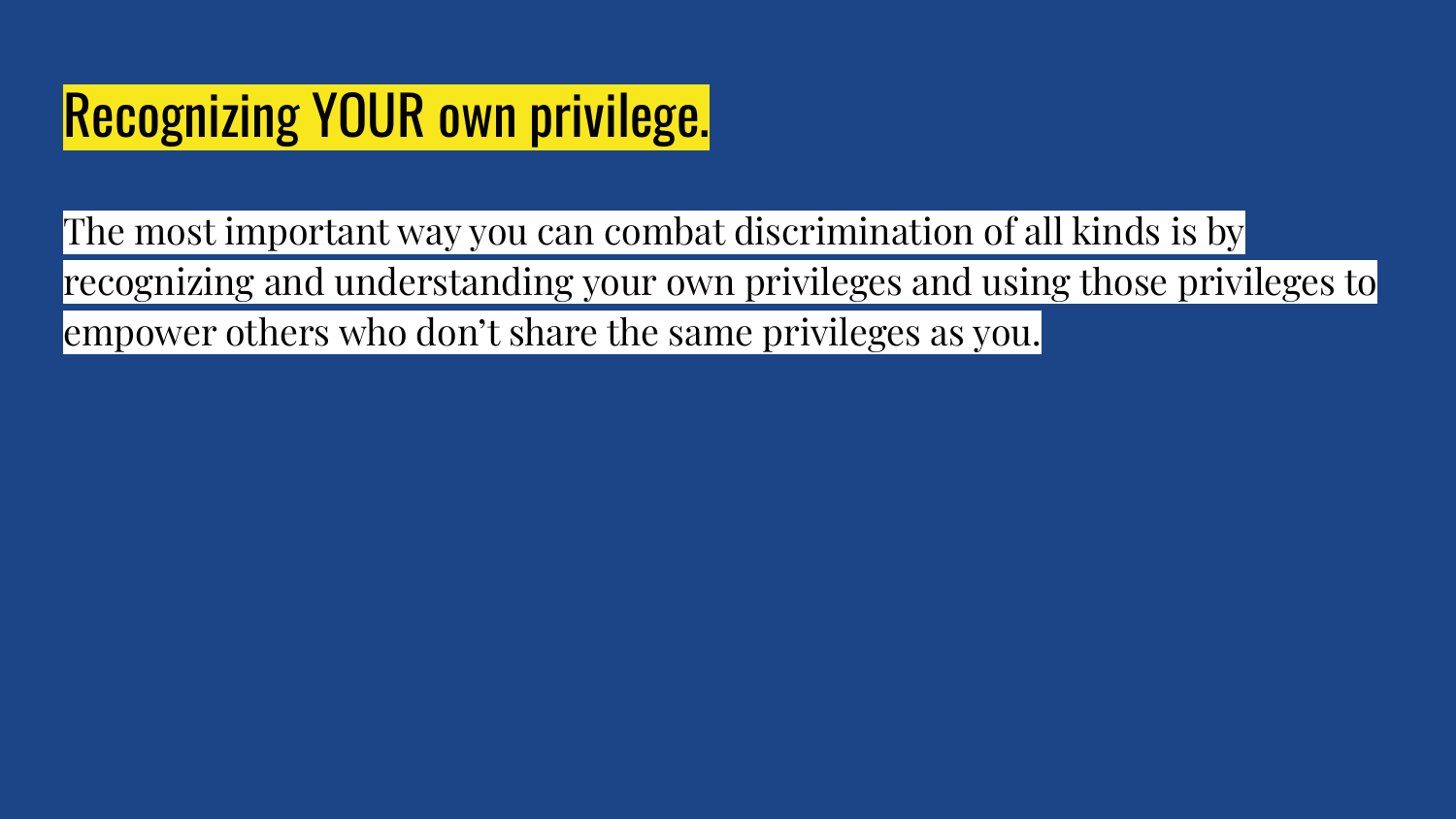#### Do you have any biases?

Ask yourself if you subconsciously or consciously have any biases against anyone. It typically isn't your fault that you have these biases because nobody is born with any discriminatory ideologies or feelings, they are learned as you grow up. This can come from your parents, peers, classmates, or even strangers. Acknowledging your own biases is the first step in creating equality for all.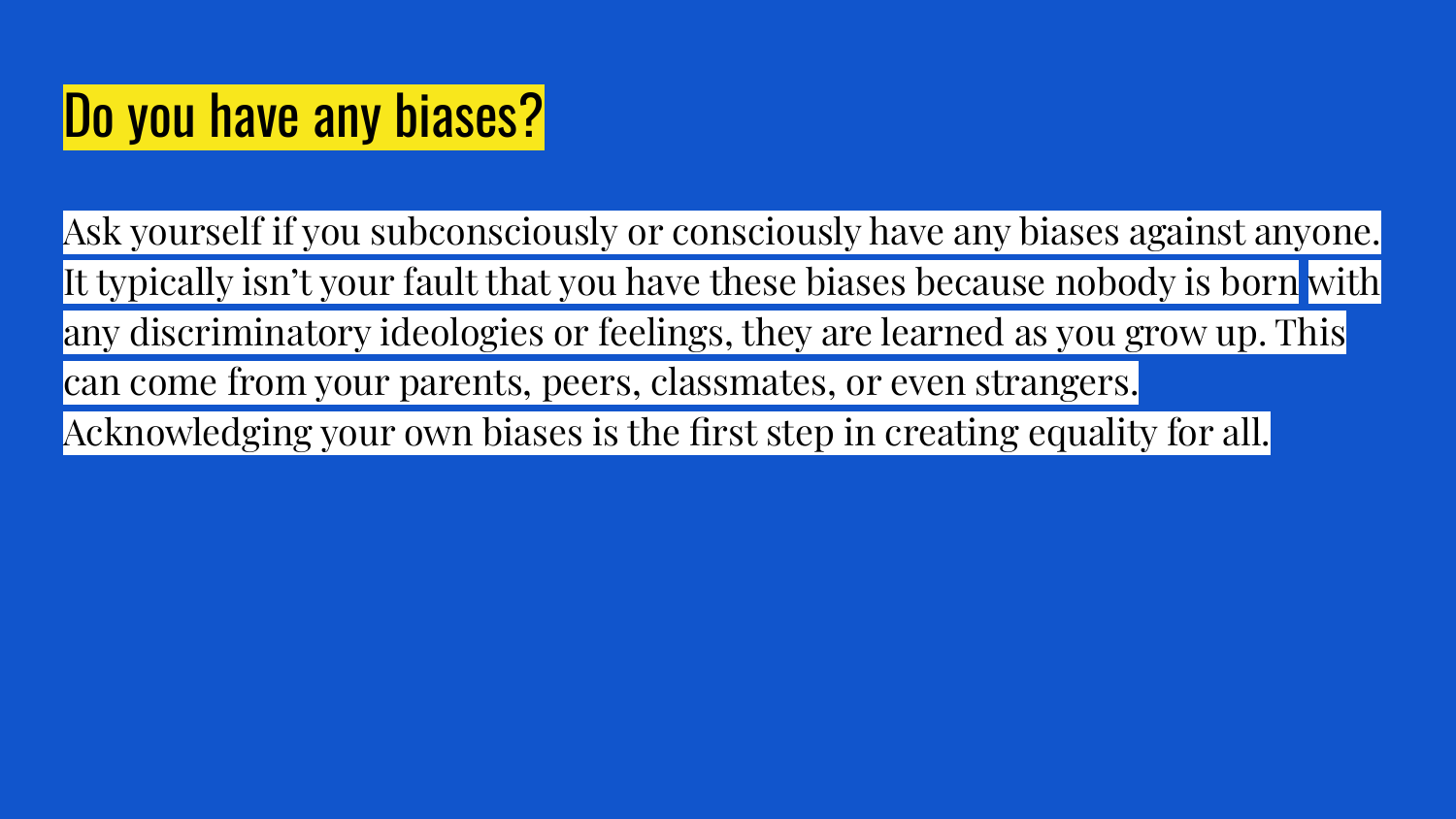#### Put your foot down on discriminatory "jokes" or statements.

All too often people make a discriminatory comment or a "joke" and this is absolutely not okay. Calling these out in my opinion is the number one way to go about abolishing discrimination. You may feel uncomfortable calling out your parents, or friends on something they say but if you truly want to help it is necessary. I should note that if you're worried someone may not like you anymore as a result, then it was probably for the best that you part ways with them.